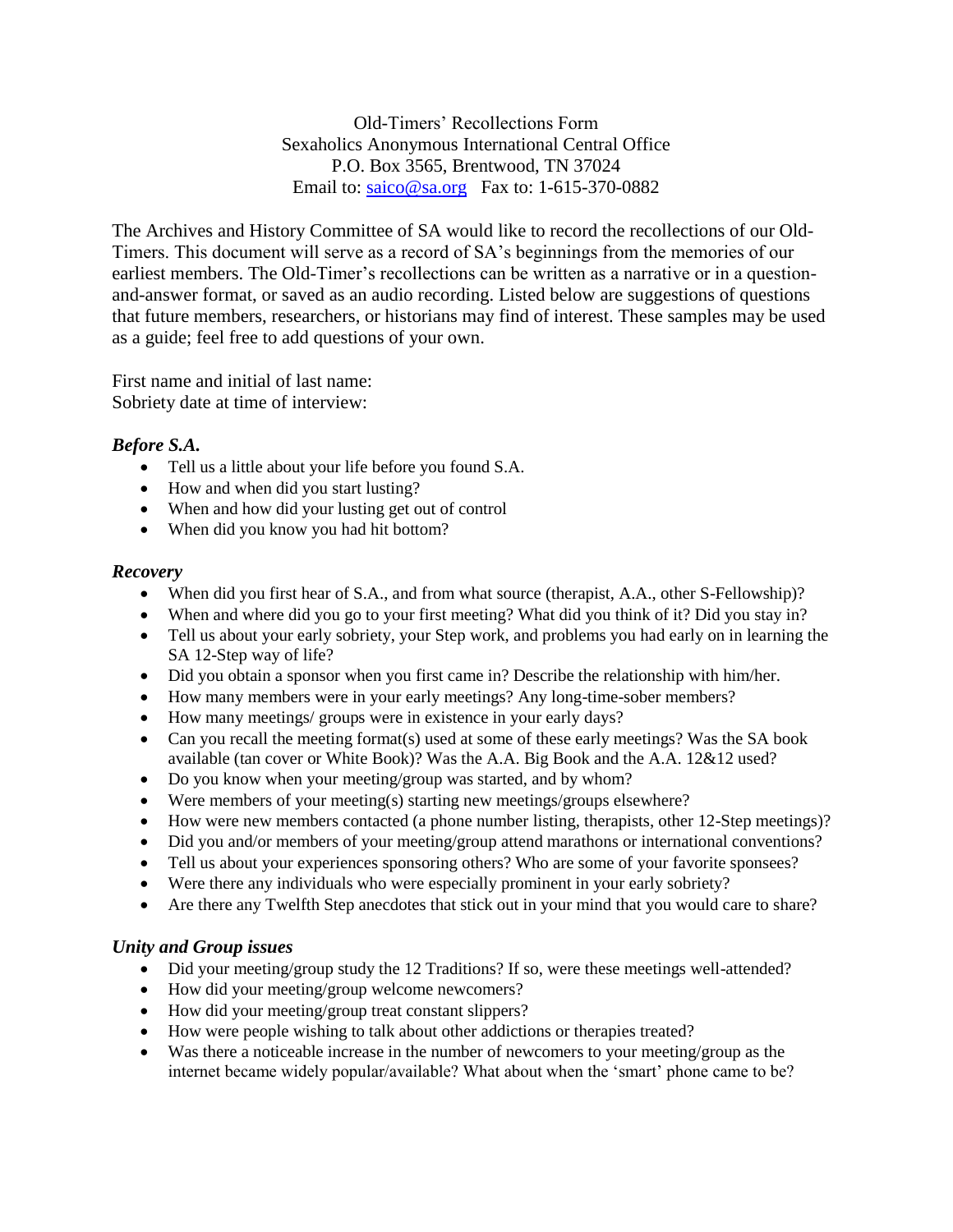- Did your meeting/group collect a  $7<sup>th</sup>$  Tradition to pay rent? Were contributions made to an intergroup, region, or SAICO?
- Did your meeting/group elect representatives to an intergroup or a region?
- Did your meeting/group host an S.A. meeting in a treatment facility, institution, or a prison?
- Were there any meeting/group problems resolved through the application of the 12 Traditions that you would like to share with us?

## *Tips for interviewing, if an oral history is to be taken:*

- Use a digital recording device with adequate memory to capture the entire interview.
- Have a power supply and/or backup batteries to power the device, and make a test recording to ensure that you are familiar with operating the device, and transferring or downloading the recording.
- Have a pen/pencil and a sturdy notebook available to jot down follow-up questions or topics worthy of further exploration.
- Begin the recording by identifying yourself, the interviewee, and note the date and place of the recording.
- Ask evocative questions, rather than questions with easy yes or no answers.
- Ask the interviewee to focus only on events he/she *directly participated in or witnessed*.
- Allow the interviewee to talk freely on whatever S.A. topics he/she wishes to. The questions on the preceding page are meant to be suggestive in nature and offered as a general guideline to keep the flow of discussion focused. The interviewee might touch on subjects that you never thought to ask about.
- In some cases, you might want to interview the old-timer in the presence of his/her sponsees or other meeting/group members. This can help to stir long-forgotten memories worthy of recording.
- Keep the interview open-ended, or schedule additional interviews as needed. Try to place yourself in the position of the S.A. member who, many decades in the future, will be using your project as a source of inspiration and recovery.

*This list of questions and guidelines is based on information contained in the Archives Workbook (M-44i) of Alcoholics Anonymous and the AA Guidelines – Archives (MG-17), both of which are available from AA's General Service Office in New York City, and also online at [www.aa.org.](http://www.aa.org/)*